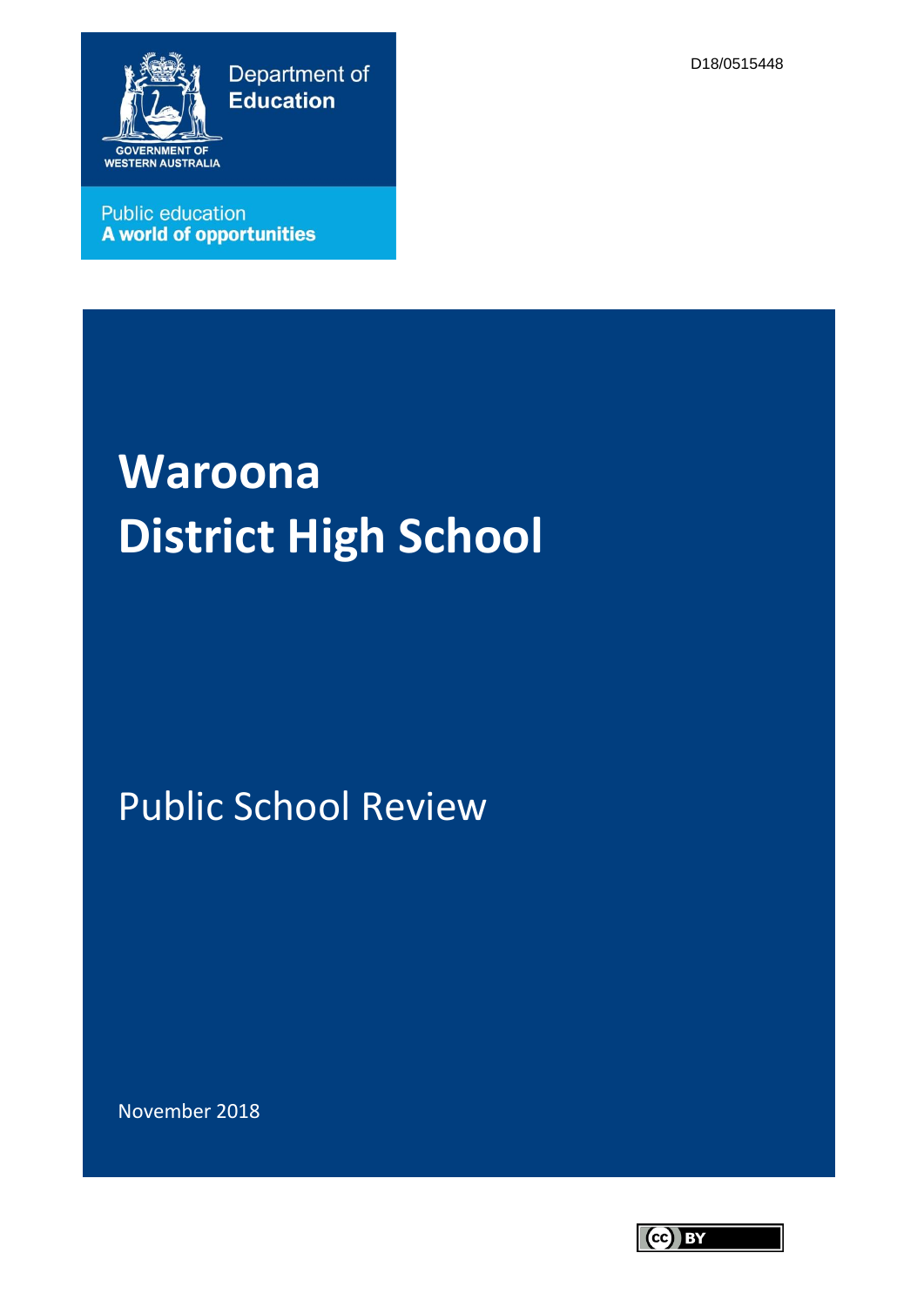## **PUBLIC SCHOOL REVIEW**

#### **Purpose**

All Western Australian public schools are reviewed every three years by the Department of Education's Public School Accountability directorate. A review gives assurance to the local community, the Minister for Education and Training and the Director General that a school is operating effectively and delivering high quality education to its students. The review acknowledges the achievements of the school and gives feedback to support the principal and staff with their improvement planning.

The principal provides the review team with a self-assessment of the school's performance based on evidence gathered by the principal and staff. Information validated by the review team is considered before and during the school visit. This forms the basis for the school review report. The report is provided to the principal, the chair of the school board/council and the Regional Executive Director.

#### **Expectations of schools**

For all Western Australian public schools, expectations are set out in either: the Delivery and Performance Agreement, which is an agreement between the Department (represented by the Director General), school (represented by the principal) and school board (represented by the school board chair); or, the Principals' Statement of Expectations and the Funding Agreement for Schools.

#### **School performance rating**

This performance rating is based on information gained from the self-assessment submission and the validation process. It is focussed on a review of the following areas of school performance: relationships and partnerships; learning environment; leadership; use of resources; teaching quality; and student achievement and progress.

The school's performance rating is:



#### **Needs Improvement**

The school has aspects of its practice below expectations and needs supported action to improve student success.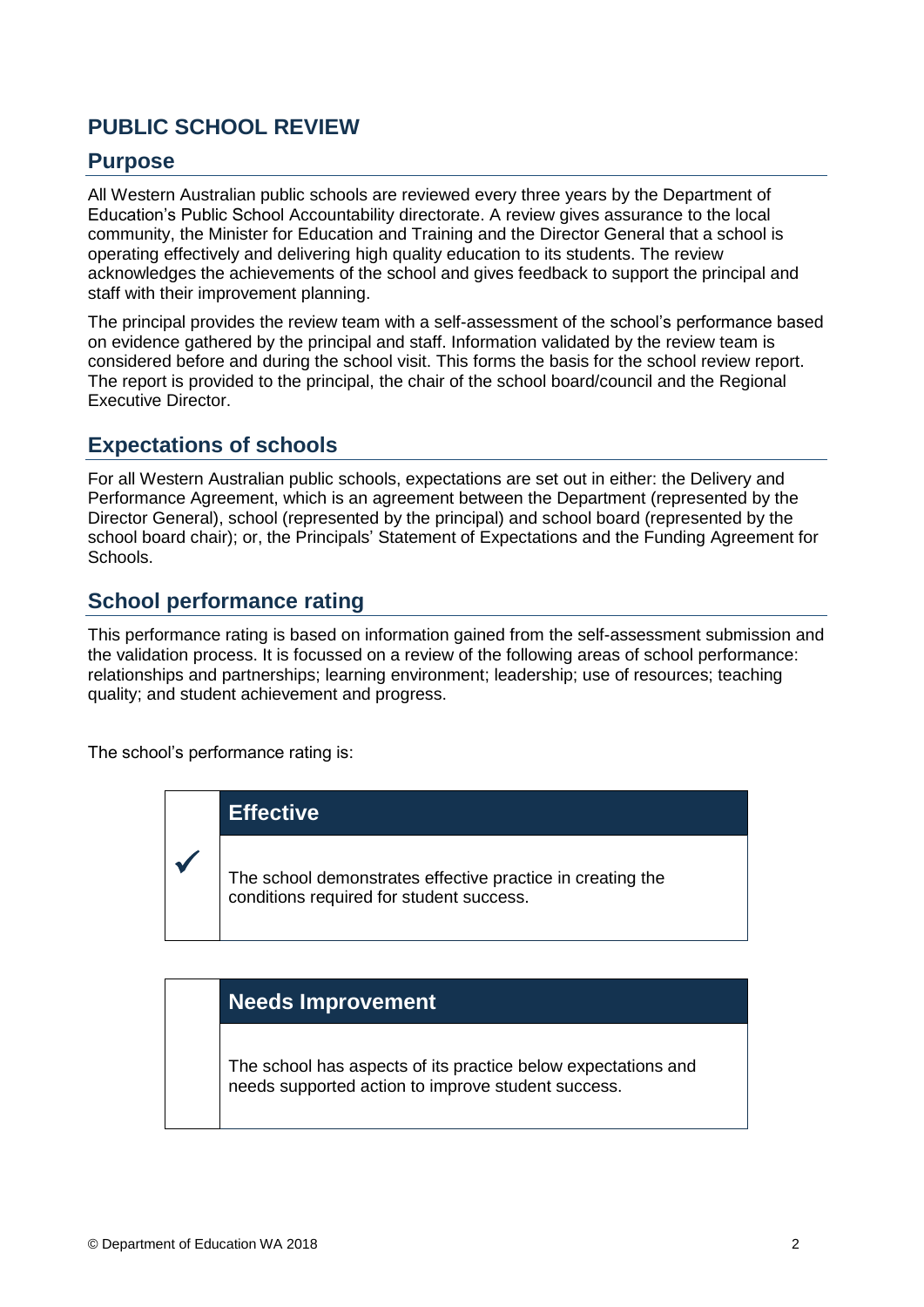## **Context**

Waroona District High School is located 112 kilometres south of Perth in the South Metropolitan Education Region.

The school is situated in a beautiful garden setting close to the centre of the town of Waroona and adjacent to a modern recreation and aquatic centre. These facilities are utilised to enhance the curriculum delivery in physical education on a regular basis.

With an Index of Community and Socio-Educational Advantage rating of 902 (decile 9), the school currently enrols 252 students from Kindergarten to Year 10. Fifteen per cent of the students are Aboriginal. With 154 primary students and 87 students in the secondary phase of schooling, a determined focus is given to providing a broad range of options across the learning areas in the secondary school.

A thriving Bush Rangers Cadet program operates in conjunction with the Department of Parks and Wildlife for all secondary students. This enables the school to provide an extensive environmental program and provides students with the opportunity to build relationships with local environmental groups and industry.

## **School self-assessment validation**

The Principal submitted a comprehensive and rigorous school self-assessment.

The following aspects are confirmed:

- The submission provided an open, honest and transparent account of the current school context.
- A sound range of credible evidence was selected for analysis.
- The submission described accurately the challenges the school faces in managing the improvement agenda.
- Staff engagement in the school assessment process was collaborative.
- Analysis was enhanced significantly during the school visit.
- There was alignment between the performance evidence, judgements about areas for improvement and strategies to be used.
- A culture of reflection was evident.

The following recommendations are made:

- Enhance the benefits of feedback about the school and its operations through surveying a broader cross-section of the school and community.
- Establish mechanisms to monitor school-wide commitment to, and accountability for, agreed direction.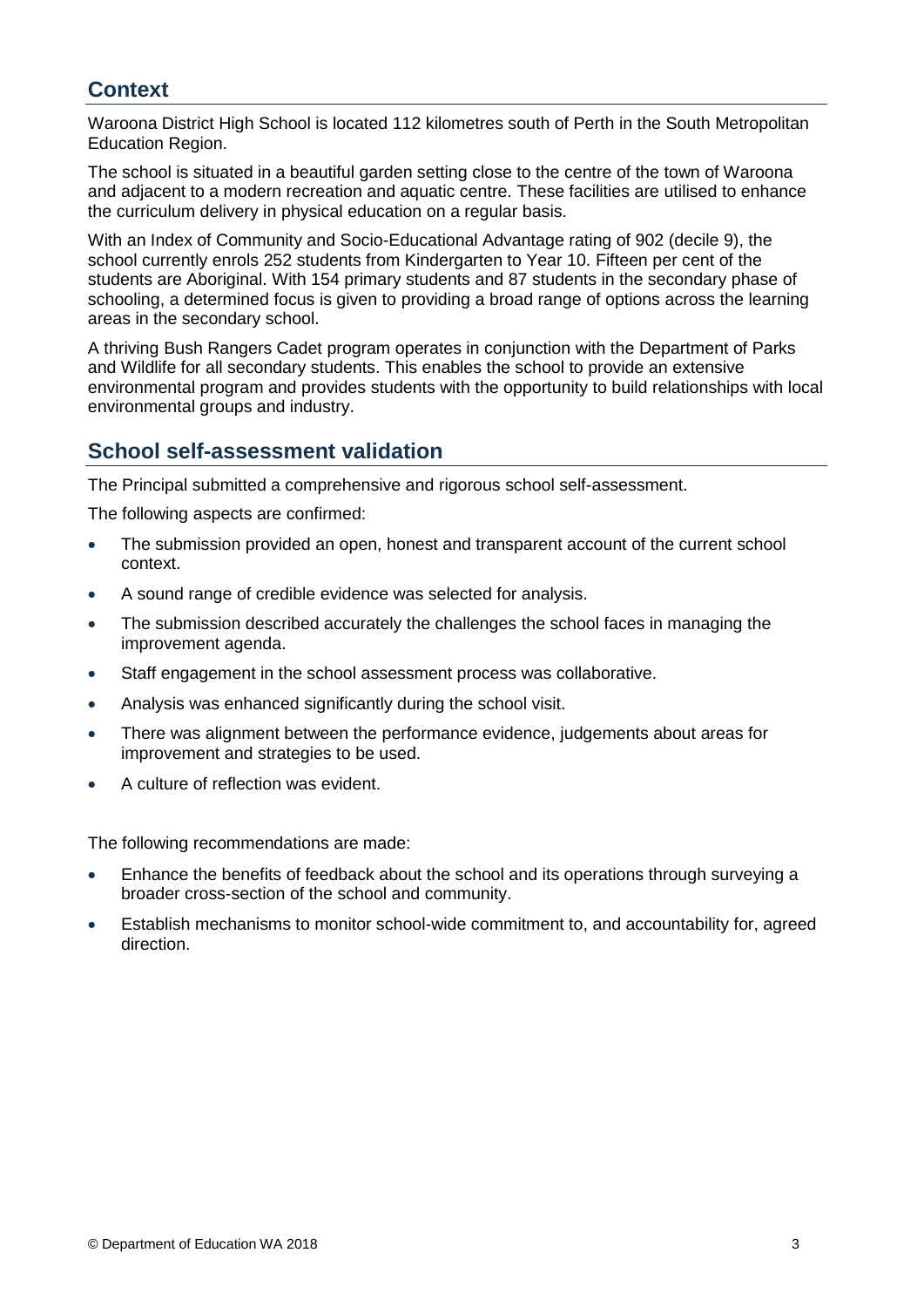## **Public School Review**

## **Relationships and partnerships**

The Principal has recognised the need for a cohesive school culture created through strong and purposeful relationships. A commitment to genuine engagement has built high levels of trust and confidence with school partners.

| <b>Effectiveness</b> | The review team validates the following:                                                                                         |
|----------------------|----------------------------------------------------------------------------------------------------------------------------------|
|                      | 'The Waroona Way' provides strategic direction for the school's<br>Kindergarten to Year 10 improvement journey.                  |
|                      | The School Council has assumed increased governance and accountability<br>responsibilities.                                      |
|                      | Members of the School Council and P&C <sup>1</sup> are strong advocates for the<br>school.                                       |
|                      | The development of a more collegial ethos has resulted in consistent<br>responses in parent communication.                       |
|                      | The school has worked extensively to develop and encourage positive<br>$\bullet$<br>relationships with the Aboriginal community. |
| Improvements         | The review team validates the following actions:                                                                                 |
|                      | Continue engagement with the Aboriginal community in the development of<br>plans to implement the ACSF <sup>2</sup> .            |
|                      | Continue to engender whole-staff commitment to 'The Waroona Way'.                                                                |
|                      | Develop the capacity of the School Council through formal training.                                                              |

## **Learning environment**

The school presents a welcoming and well-maintained atmosphere. This is enhanced by the concerted efforts of staff to meet student needs in the Kindergarten to Year 10 context.

| <b>Effectiveness</b> | The review team validates the following:                                                                                          |
|----------------------|-----------------------------------------------------------------------------------------------------------------------------------|
|                      | Planning, management and documentation for, students at educational risk<br>are explicit and targeted to student needs.           |
|                      | The school culture is underpinned by the Positive Behaviour Support (PBS)<br>framework.                                           |
|                      | The PBS framework has facilitated an assessment of behaviour data to<br>target the future focus on achievement.                   |
|                      | There is a common language for staff and students with the PBS matrix<br>providing guidance for expected behaviours.              |
|                      | Attendance has remained at expected levels since 2011.                                                                            |
| Improvements         | The review team validates the following actions:                                                                                  |
|                      | Develop and implement a school-wide attendance plan to differentially<br>target improvement in the various attendance categories. |
|                      | Review the relevance and effectiveness of the Vivo reward system.                                                                 |
|                      | Maintain and develop interagency links and partnerships to ensure<br>targeted, quality support for students at educational risk.  |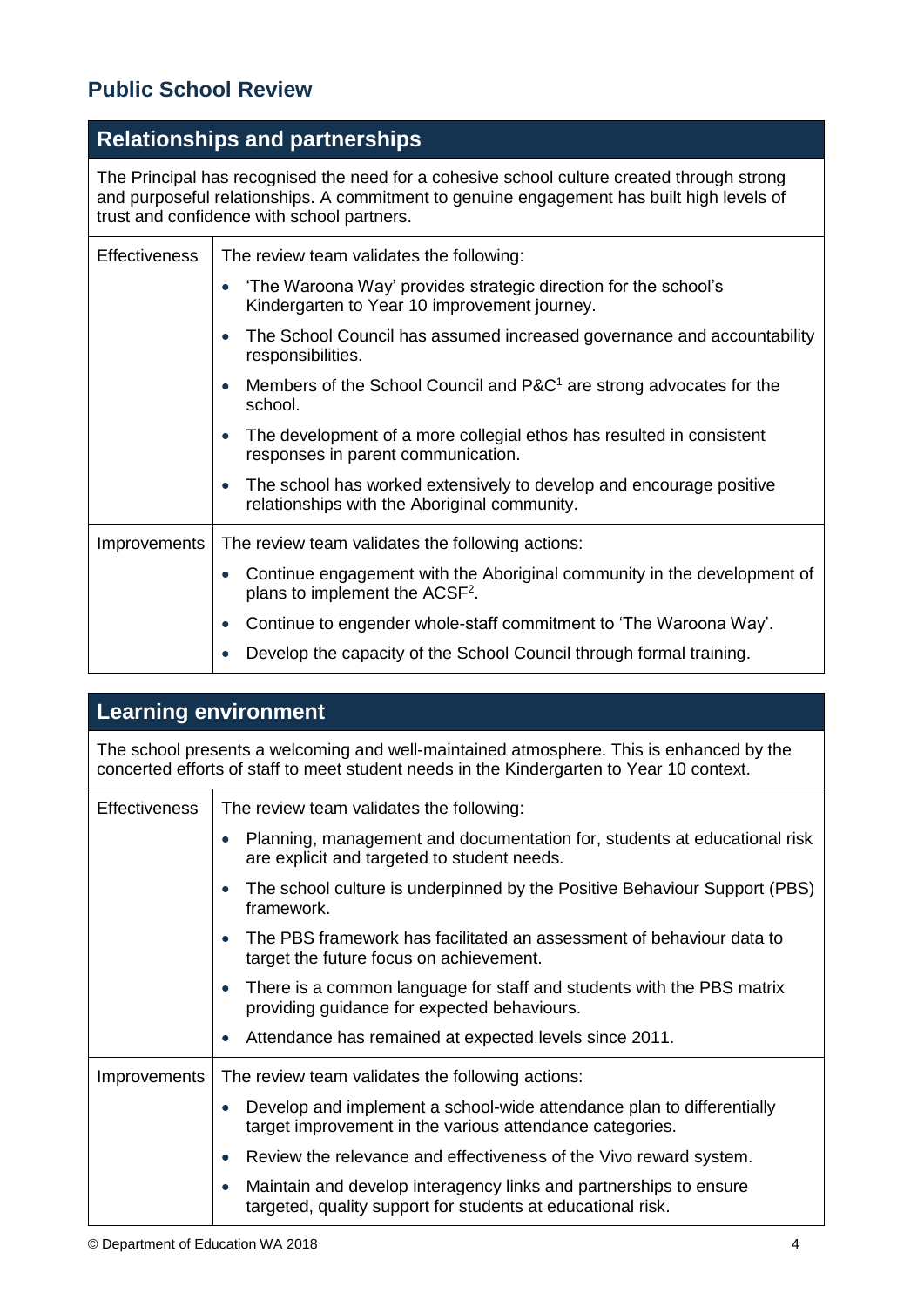## **Leadership**

Parents and staff commented on the positive foundation being laid for school improvement under the current leadership. The engagement of staff and the School Council in aligning school operations coherently within the PBS framework has been beneficial in clarifying vision, values and culture.

| <b>Effectiveness</b> | The review team validates the following:                                                                                              |
|----------------------|---------------------------------------------------------------------------------------------------------------------------------------|
|                      | Leaders are committed to the improvement journey.                                                                                     |
|                      | Distributed leadership opportunities are provided to ensure program<br>sustainability and succession planning.                        |
|                      | The introduction of a whole-school focus on PBS has provided a foundation<br>for unified school direction.                            |
|                      | Innovative curriculum implementation has been enhanced through<br>remodelled course structures and offerings in the secondary school. |
|                      | 'The Waroona Way', staff handbook, 'Setting Our Own Standards' and<br>strategic plan clarify expectations for leaders and staff.      |
| Improvements         | The review team validates the following actions:                                                                                      |
|                      | Continue to develop a shared leadership model focussed on school<br>improvement, student achievement and care.                        |
|                      | Re-align the performance management process to emphasise professional<br>development.                                                 |
|                      | Ensure avenues for communication align to the needs of the receiver.                                                                  |
|                      | Ensure improvement plans include realistic yet aspirational targets for<br>achievement.                                               |

## **Use of resources**

Following a period of resourcing difficulty, processes for planning and essential roles and responsibilities are documented clearly. Decision making and monitoring processes are transparent and accepted. The use of resources is aligned clearly to school management and operations.

| <b>Effectiveness</b> | The review team validates the following:                                                         |
|----------------------|--------------------------------------------------------------------------------------------------|
|                      | Resourcing is targeted to support essential personnel and programs.                              |
|                      | Resource allocation decisions are evidence-based and have student needs<br>as the primary focus. |
|                      | The workforce plan considers existing and future resourcing needs.                               |
|                      | An extensive asset, resource and replacement plan is monitored<br>effectively.                   |
|                      | • Human resourcing is flexible to target current student needs.                                  |
| Improvements         | The review team validates the following actions:                                                 |
|                      | Continue planning for future ICT <sup>3</sup> needs.                                             |
|                      | Consider the use of 2018 salary variance to attend to identified school<br>priorities.           |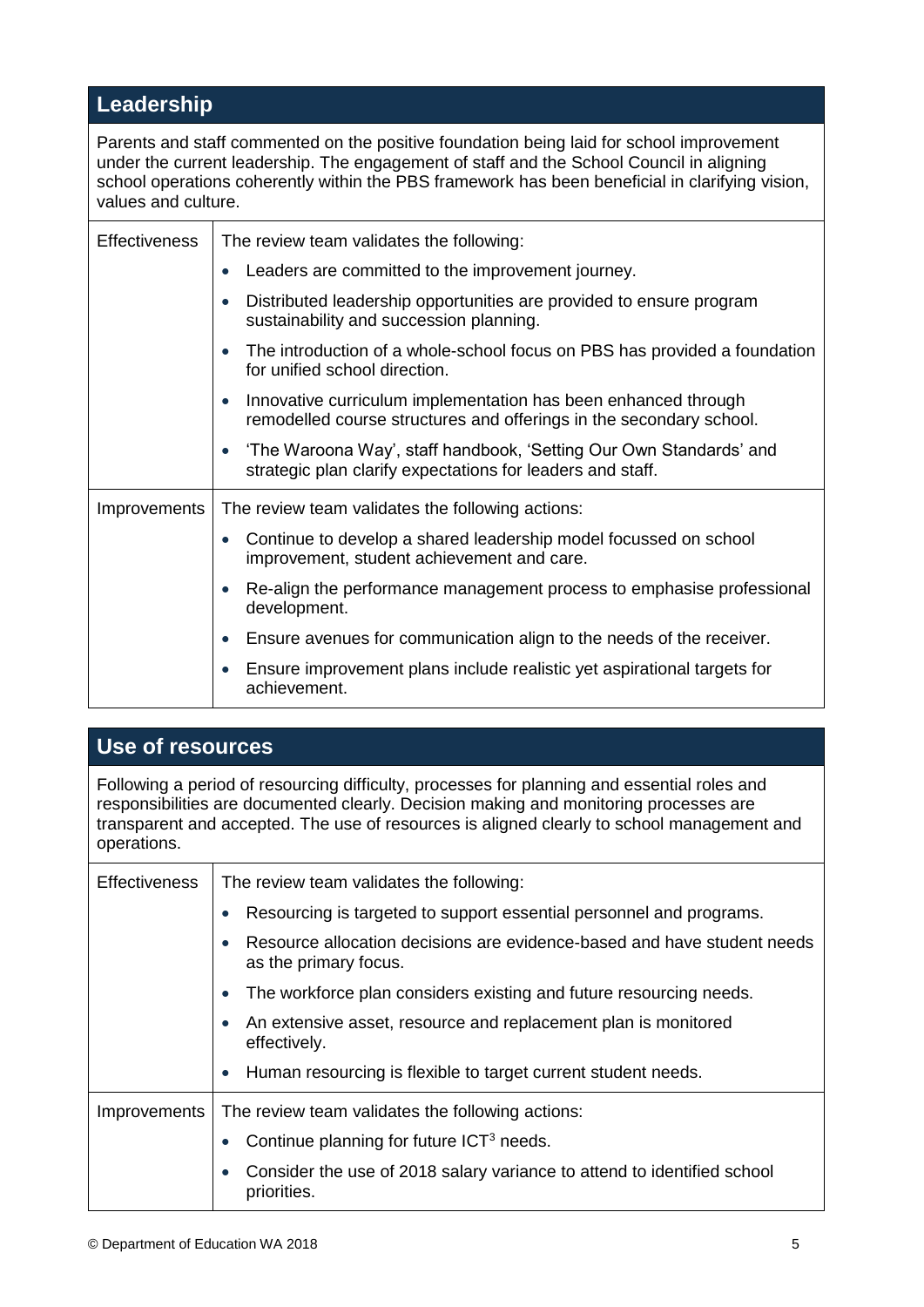## **Teaching quality**

There is a school-wide understanding of the need for quality teaching to underpin the school's future improvement journey. Agreed expectations about teaching and learning are articulated in 'The Waroona Way'.

| <b>Effectiveness</b> | The review team validates the following:                                                                                                       |
|----------------------|------------------------------------------------------------------------------------------------------------------------------------------------|
|                      | The implementation of a whole-school focus on literacy and numeracy has<br>$\bullet$<br>streamlined staff approaches to teaching and learning. |
|                      | Recognition of the value of teacher collaboration has resulted in formalised<br>phase of learning meetings.                                    |
|                      | There is increased rigour in staff focus on student performance data to<br>inform planning and differentiation.                                |
|                      | Comprehensive documentation supports explicit teaching and literacy<br>planning.                                                               |
|                      | Targeted strategies including 'Diana Rigg', 'Words Their Way', 'Brightpath'<br>and termly network meetings support curriculum and assessment.  |
| Improvements         | The review team validates the following actions:                                                                                               |
|                      | Continue to build collective responsibility for high quality teaching through<br>consistent, whole-school evidence-based approaches.           |
|                      | Develop tools to monitor staff engagement with, and the effectiveness of,<br>$\bullet$<br>curriculum support strategies.                       |

## **Student achievement and progress**

The school considers and analyses a range of data to inform plans for improvement. This process is contributing to an understanding of the value of evidence-based decision-making at the class and whole-school level.

| <b>Effectiveness</b> | The review team validates the following:                                                                                          |
|----------------------|-----------------------------------------------------------------------------------------------------------------------------------|
|                      | Student achievement data declined in 2018 following performances similar<br>to like schools since 2014.                           |
|                      | A high proportion of Year 3 students are at academic risk.                                                                        |
|                      | Higher levels of achievement and progress are evident in most areas for<br>Years 5 to 7 students from 2016 to 2018.               |
|                      | 'Macqlit' has contributed to improvement for targeted students.                                                                   |
|                      | Online Literacy and Numeracy Assessment improvement strategies are<br>having a positive impact on student achievement.            |
|                      | Reporting guidelines for staff are comprehensive and support school-wide<br>expectations.                                         |
| Improvements         | The review team validates the following actions:                                                                                  |
|                      | Continue to develop staff capacity to analyse and interpret student<br>performance data to inform improvement planning.           |
|                      | Collect, interrogate and use all available data sources to determine a clear<br>school focus and direction to meet student needs. |